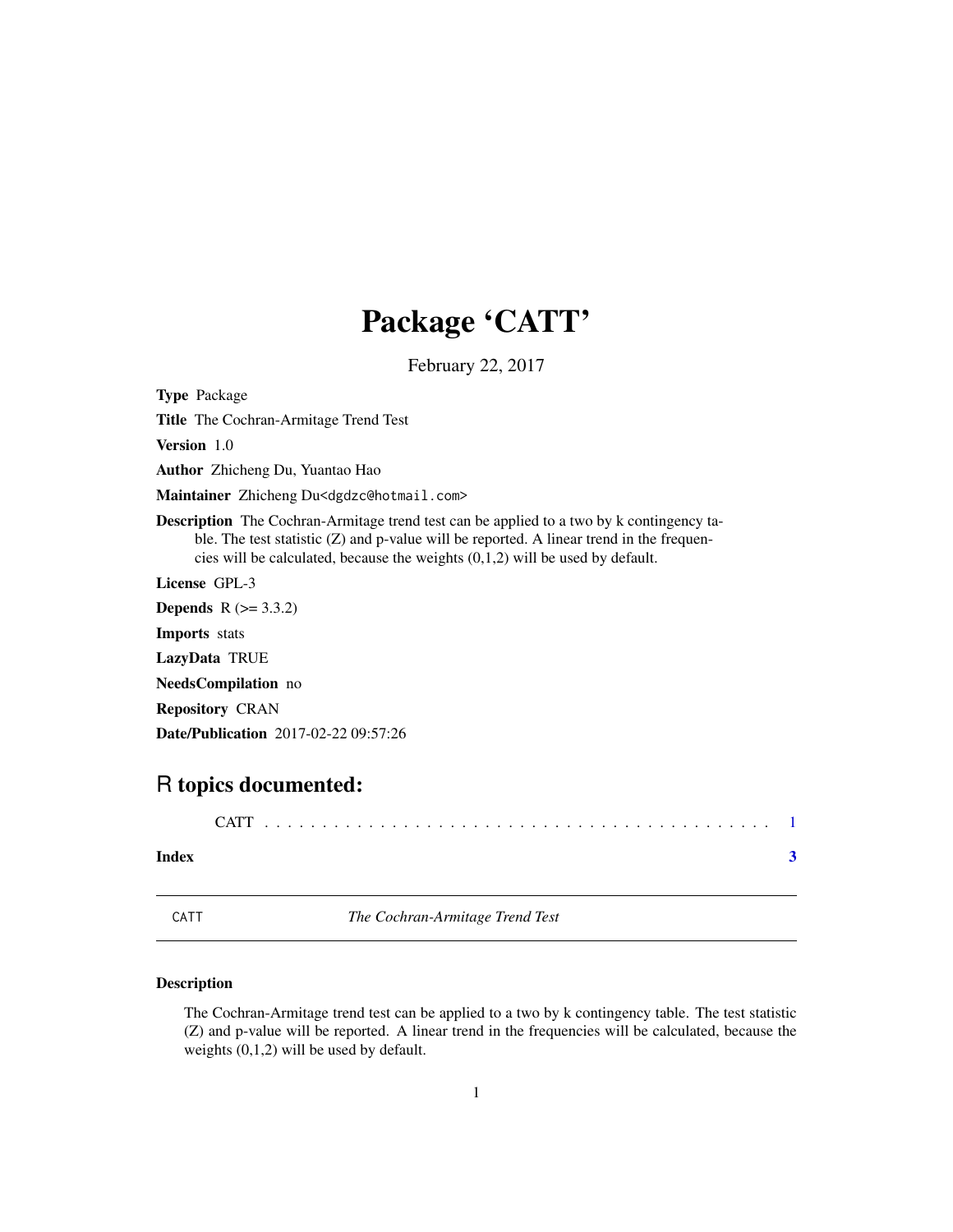#### Usage

CATT(binomial,ordinal,table)

#### Arguments

| ordinal  | the vector of the ordinal variable                         |
|----------|------------------------------------------------------------|
| binomial | the vector of the binomial variable                        |
| table    | option, the contingency table of table (binomial, ordinal) |

#### Value

| Ζ       | the test statistic                 |
|---------|------------------------------------|
| p.value | the p value of the hypothesis test |

#### Note

Please feel free to contact us, if you have any advice and find any bug!

Reference: 1. Cochran, WG (1954). Some methods for strengthening the common chi-squared tests. Biometrics. International Biometric Society. 10 (4): 417-451. 2. Armitage, P (1955). Tests for Linear Trends in Proportions and Frequencies. Biometrics. International Biometric Society. 11 (3): 375-386.

#### Author(s)

Zhicheng Du<dgdzc@hotmail.com>, Yuantao Hao<haoyt@mail.sysu.edu.cn>

#### Examples

```
# type of data is variable
binomial=c(rep(0,20),rep(1,10),rep(0,20),rep(1,20),rep(0,20),rep(1,30))
ordinal=c(rep(0,30),rep(1,40),rep(2,50))
CATT(binomial=binomial,ordinal=ordinal)
```

```
# type of data is table
tbl=matrix(c(20,10,20,20,20,30),nrow=2)
CATT(table=tbl)
```